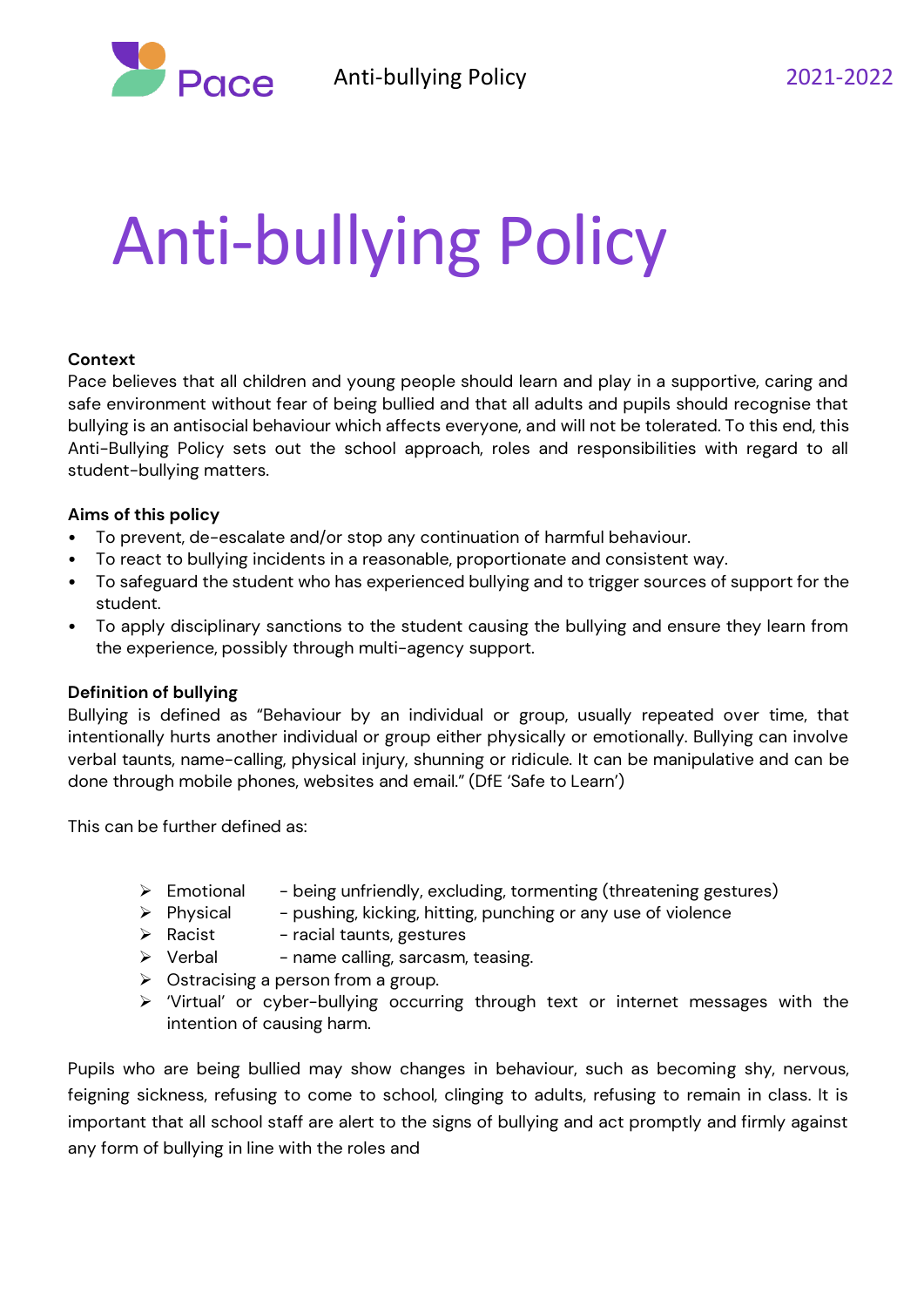The children and young people at Pace have a wide-range of additional needs, varying in complexity. As a school community we understand that bullying in this context can have additional subtleties and raise issues that are in themselves complicated to resolve.

Not all students at Pace will recognise bullying behaviour if they experience it; equally not all students would recognise their own behaviour as bullying towards another individual. As such, the school uses the following strategies to support the children/young people to understand what is meant by the definitions above and how to resolve any bullying situation.

### **Signs for parents and staff to be aware of:**

A child may indicate by signs or behaviour that he/she is being bullied. Adults should be aware of these possible signs and that they should investigate if a child:

- Is unwilling to go to school
- Becomes withdrawn or anxious
- Starts stammering
- Attempts to harm themselves
- Has nightmares
- Feels ill in the morning or during the day
- Progress deteriorates
- Has unexplained bruises
- Becomes aggressive or disruptive
- Stops eating
- Is bullying other children or siblings
- Is frightened to say what's wrong
- Gives improbable excuses for any of the above.

Bullying of any kind is unacceptable at Pace whether between staff, parents or children, and any incidences will be dealt with promptly and effectively.

In the event of any suspicion of bullying the following steps should be taken: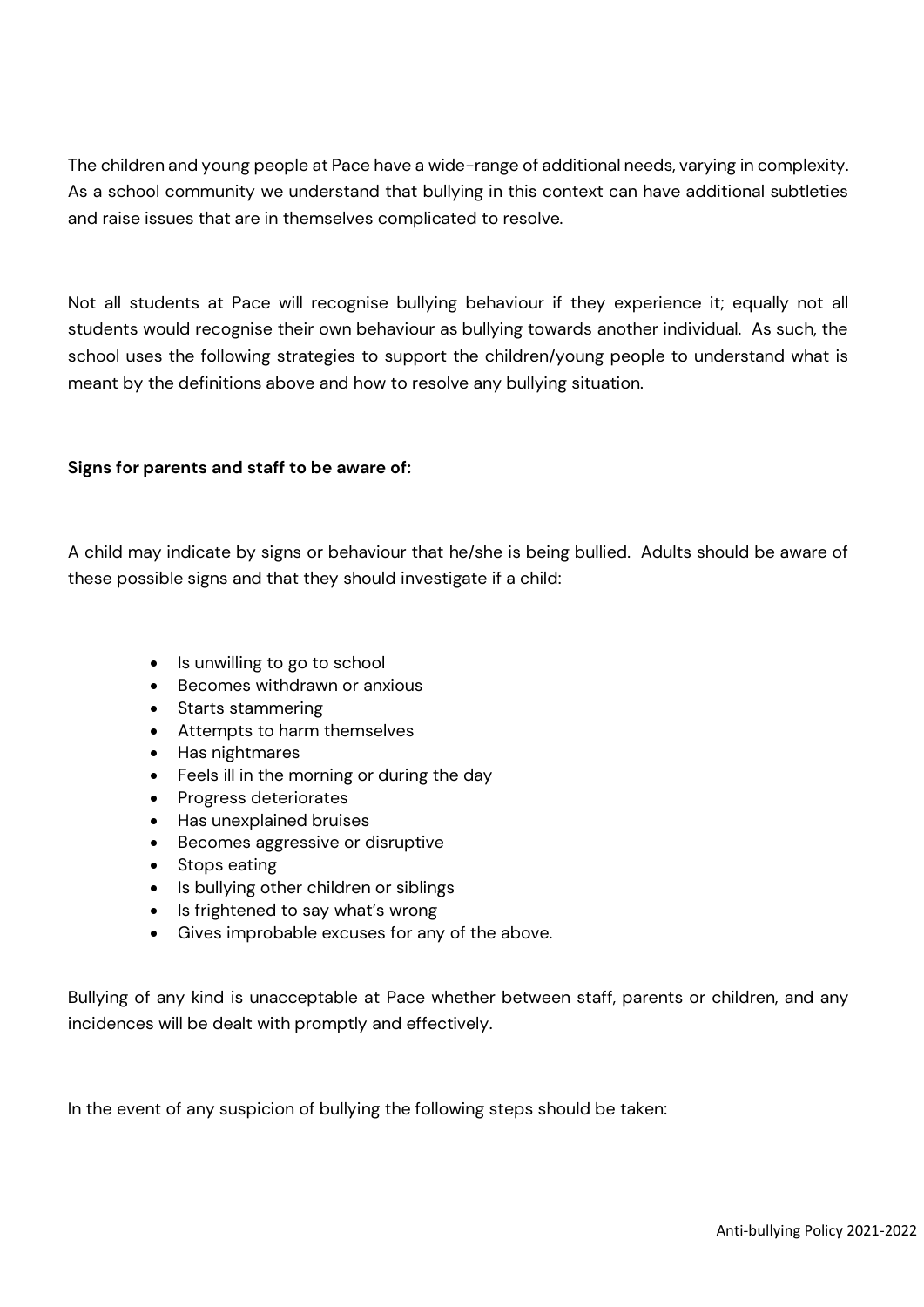- Any incident should be dealt with immediately by the member of staff or informed.
- A clear account of the incident should be recorded and given to the Headteacher
- The Headteacher will talk to all concerned and record the incident.
- Other staff involved with the child / children involved will be informed.
- Parents will be kept informed.
- Any sanctions will be used as appropriate and take into account the special educational needs or disabilities of the pupil, in consultation with all parties concerned. Sanctions may include:
	- The perpetrator will be required to make a genuine apology.
	- May be required to miss specific recreational activities.

The pupil who bullies will be offered support to help them from continuing bullying in line with Pace's Behaviour Policy.

A child who may have been bullied will be supported by:

- Offering an immediate opportunity to discuss what has happened with a trusted member of staff.
- Reassuring the child.
- Offering ongoing support.
- Restoring self esteem and confidence.

Due to the age and specific needs of the children at Pace, occurrences of genuine bullying are extremely unlikely. However, there are methods, which can be adapted according to the age and ability of children, which can be used to prevent and/or deal with bullying type behaviour. These include:

- ➢ Having discussions, reading stories and drawing pictures about bullying and its effects.
- ➢ Writing a set of class "rules".
- ➢ Asking children who may have upset others why they did so and to make a sincere apology.
- ➢ Carefully monitor any differences between children within group and take positive measures to ensure mutual respect and courtesy.
- ➢ Discussions with parents to help change attitude and behaviour of the child involved.

Curriculum activities will be used to educate children about bullying at a level appropriate to children's age and understanding.